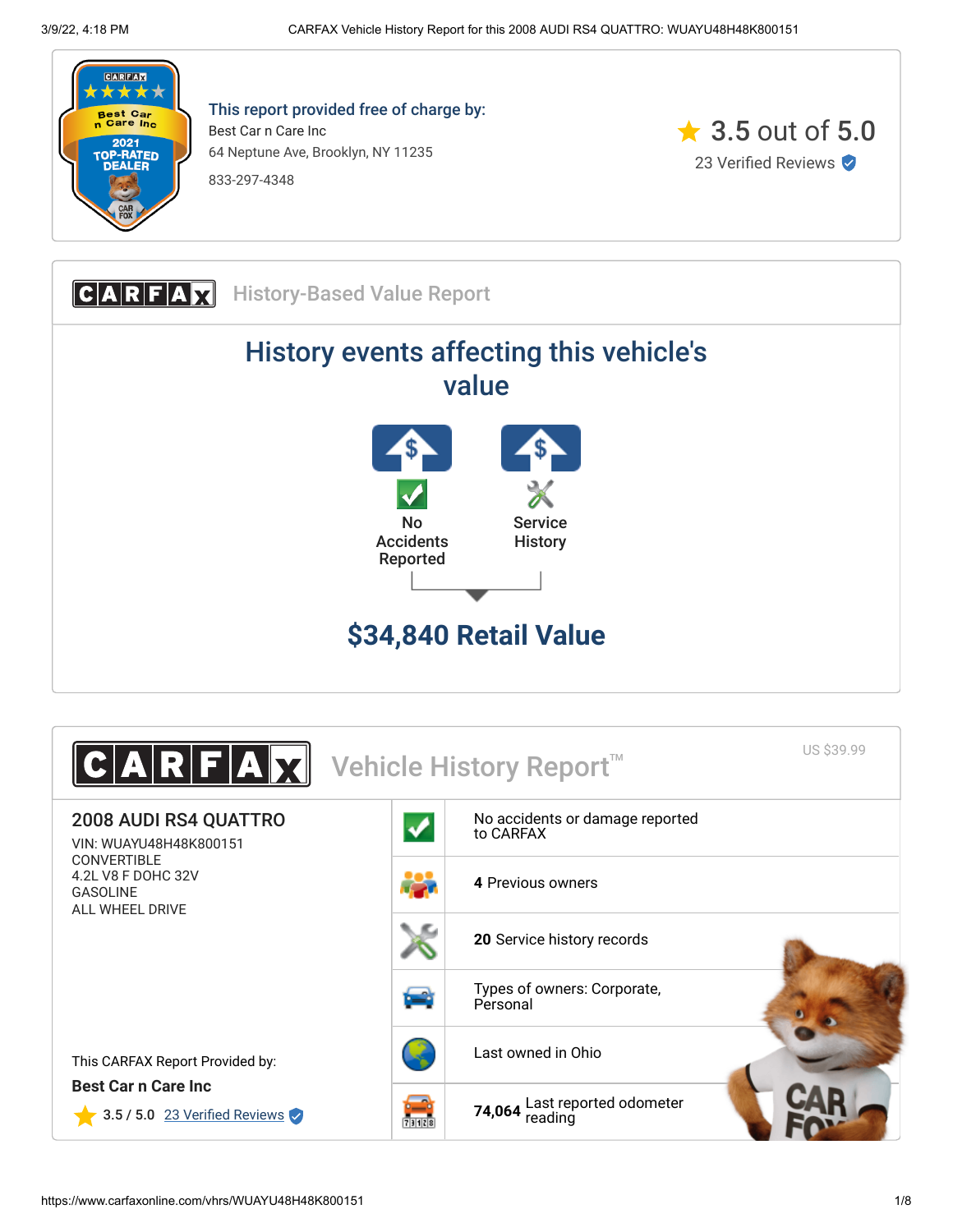This CARFAX Vehicle History Report is based only on [information](http://www.carfax.com/company/vhr-data-sources) supplied to CARFAX and available as of 3/9/22 at 3:16:32 PM (CST). Other information about this vehicle, including problems, may not have been reported to CARFAX. Use this report as one important tool, along with a vehicle inspection and test drive, to make a better decision about your next used car.

<span id="page-1-1"></span>

| $ {\bf C} {\bf A} {\bf R} {\bf F} {\bf A} {\bf X} $<br><b>Ownership History</b><br>The number of owners is estimated | Owners 1-2             | $\sim$ Owner 3 | $\sim$ Owner 4 |
|----------------------------------------------------------------------------------------------------------------------|------------------------|----------------|----------------|
| Year purchased                                                                                                       | 2008                   | 2014           | 2014           |
| Type of owner                                                                                                        | See Details            | Personal       | Personal       |
| Estimated length of ownership                                                                                        | 4 yrs. 5 mo.           | 1 month        | 7 yrs. 1 mo.   |
| Owned in the following states/provinces                                                                              | California, California | Oregon         | Ohio           |
| Estimated miles driven per year                                                                                      | See Details            |                | 1,301/yr       |
| Last reported odometer reading                                                                                       | 62,762                 | 63,834         | 74,064         |

| <b>CARFAX</b> Title History<br>CARFAX guarantees the information in this section | $\bullet$ Owners 1-2 | Owner 3           | Owner 4           |
|----------------------------------------------------------------------------------|----------------------|-------------------|-------------------|
| Salvage   Junk   Rebuilt   Fire   Flood   Hail   Lemon                           | <b>Guaranteed</b>    | <b>Guaranteed</b> | <b>Guaranteed</b> |
|                                                                                  | No Problem           | No Problem        | No Problem        |
| Not Actual Mileage   Exceeds Mechanical Limits                                   | <b>Guaranteed</b>    | <b>Guaranteed</b> | <b>Guaranteed</b> |
|                                                                                  | No Problem           | No Problem        | No Problem        |

![](_page_1_Figure_5.jpeg)

**GUARANTEED** - None of these major title problems were reported by a state Department of Motor Vehicles (DMV). If you find that any of these title problems were reported by a DMV and not included in this report, CARFAX will buy this vehicle back. [Register](https://www.carfax.com/Service/bbg) | [View Terms](http://www.carfaxonline.com/legal/bbgTerms) | [View Certificate](https://www.carfaxonline.com/vhrs/WUAYU48H48K800151)

<span id="page-1-0"></span>

| <b>Additional History</b><br>Not all accidents / issues are reported to CARFAX | Owners 1-2                                | Owner 3                                          | $\blacksquare$ Owner 4                         |
|--------------------------------------------------------------------------------|-------------------------------------------|--------------------------------------------------|------------------------------------------------|
| <b>Total Loss</b><br>No total loss reported to CARFAX.                         | No Issues<br>Reported                     | No Issues<br>$\overline{\mathbf{v}}$<br>Reported | No Issues<br>$\blacktriangledown$<br>Reported  |
| <b>Structural Damage</b><br>No structural damage reported to CARFAX.           | No Issues<br>Reported                     | No Issues<br>Reported                            | No Issues<br>Reported                          |
| <b>Airbag Deployment</b><br>No airbag deployment reported to CARFAX.           | No Issues<br>Reported                     | No Issues<br>$\blacktriangledown$<br>Reported    | No Issues<br>$\blacktriangledown$<br>Reported  |
| <b>Odometer Check</b><br>No indication of an odometer rollback.                | No Issues<br>Indicated                    | No Issues<br>Indicated                           | No Issues<br>$\blacktriangledown$<br>Indicated |
| Accident / Damage<br>No accidents or damage reported to CARFAX.                | No Issues<br>$\boldsymbol{J}$<br>Reported | No Issues<br>$\overline{\mathbf{v}}$<br>Reported | No Issues<br>$\blacklozenge$<br>Reported       |
| Manufacturer Recall<br>No open recalls reported to CARFAX.                     | No Recalls<br>Reported                    | No Recalls<br>Reported                           | No Recalls<br>Reported                         |
| <b>Basic Warranty</b><br>Original warranty estimated to have expired.          | <b>Warranty Expired</b>                   | <b>Warranty Expired</b>                          | <b>Warranty Expired</b>                        |

<span id="page-1-3"></span><span id="page-1-2"></span>

|            | C A R F A Z                | <b>Detailed History</b> |                                                     |
|------------|----------------------------|-------------------------|-----------------------------------------------------|
|            | Owner 1<br>Purchased: 2008 |                         | Corporate Vehicle<br>18,274 mi/yr                   |
| Date       | <b>Mileage</b>             | Source                  | <b>Comments</b>                                     |
| 09/28/2008 |                            | <b>NICB</b>             | Vehicle manufactured and shipped to original dealer |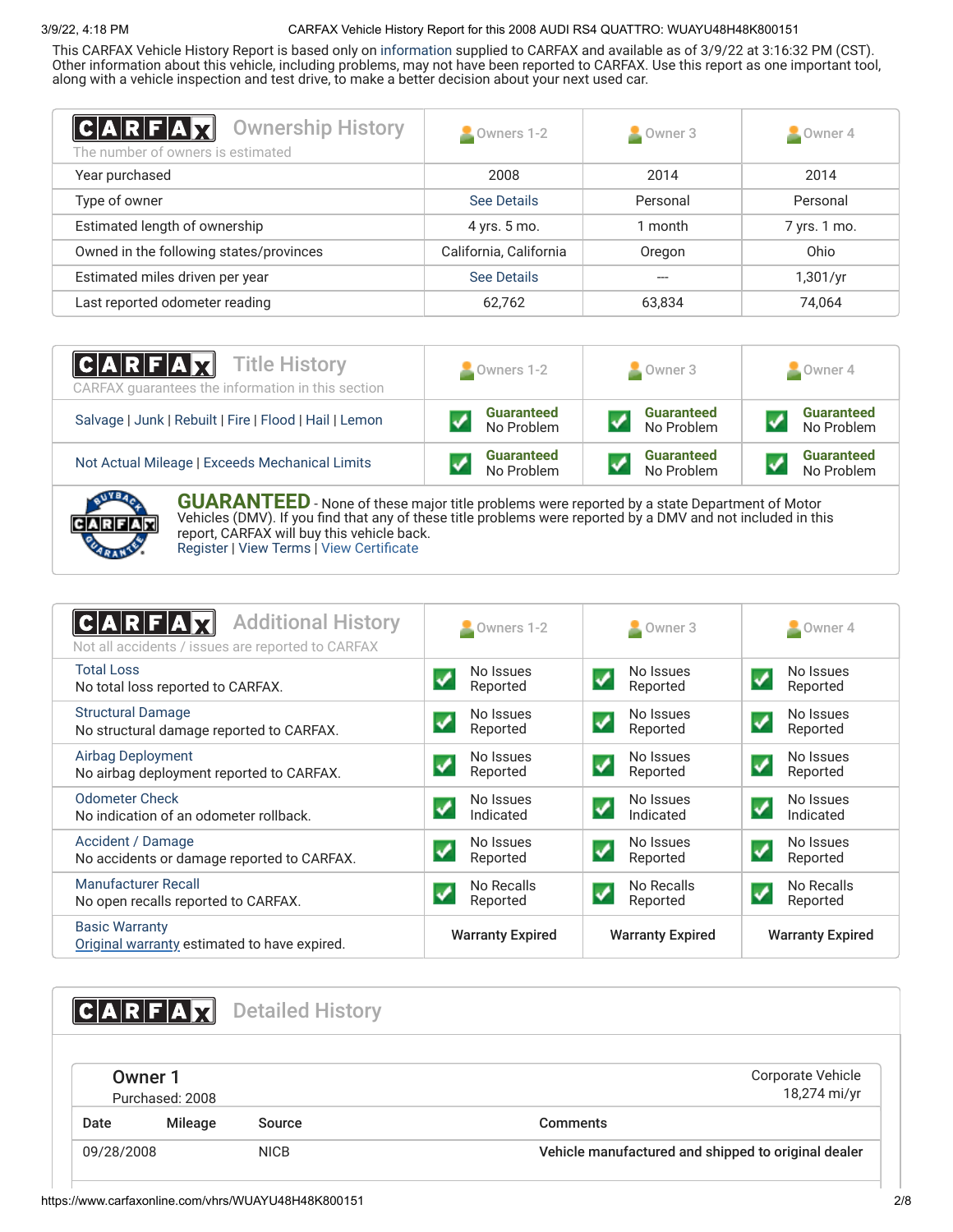| 09/28/2008 | 57     | California<br>Motor Vehicle Dept.<br>Woodland Hills, CA | Odometer reading reported<br>- Titled or registered as corporate vehicle     |
|------------|--------|---------------------------------------------------------|------------------------------------------------------------------------------|
| 10/13/2008 |        | California<br>Motor Vehicle Dept.<br>Woodland Hills, CA | Title issued or updated<br>- First owner reported<br>- Loan or lien reported |
| 08/16/2011 |        | California<br>Motor Vehicle Dept.<br>Woodland Hills, CA | Title issued or updated<br>- Loan or lien released                           |
| 09/11/2011 | 54.029 | Dealer Inventory                                        | Vehicle offered for sale                                                     |
| 09/24/2011 | 54.043 | Dealer Inventory                                        | Vehicle offered for sale                                                     |

| <b>Owner 2</b><br>Purchased:<br>2011 |         | Low mileage! This owner drove less than<br>the industry average of 15,000 miles per<br>year.                                                               |                                                                                                                                                                                                                                 | <b>Personal Vehicle</b><br>5,384 mi/yr |
|--------------------------------------|---------|------------------------------------------------------------------------------------------------------------------------------------------------------------|---------------------------------------------------------------------------------------------------------------------------------------------------------------------------------------------------------------------------------|----------------------------------------|
| Date                                 | Mileage | <b>Source</b>                                                                                                                                              | <b>Comments</b>                                                                                                                                                                                                                 |                                        |
| 11/04/2011                           | 54,081  | California<br>Motor Vehicle Dept.<br>San Diego, CA                                                                                                         | Odometer reading reported                                                                                                                                                                                                       |                                        |
| 11/07/2011                           | 54,240  | Import Auto Specialists, Inc.<br>San Diego, CA<br>858-576-7186<br>importautospecialists.net/<br>4.7 / 5.0<br>33 Verified Reviews<br>279 Customer Favorites | Vehicle serviced                                                                                                                                                                                                                |                                        |
| 11/15/2011                           |         | California<br>Motor Vehicle Dept.<br>San Diego, CA                                                                                                         | Title issued or updated<br>- New owner reported<br>- Loan or lien reported                                                                                                                                                      |                                        |
| 09/18/2012                           | 58,560  | Audi San Diego<br>San Diego, CA<br>858-578-8600<br>audisandiego.com<br>4.7 / 5.0<br>38 Verified Reviews                                                    | <b>C</b> Vehicle serviced<br>- Maintenance inspection completed<br>- Fuel injection system checked<br>- Oil and filter changed<br>- Tire condition and pressure checked<br>- Steering/suspension checked<br>- Window(s) checked |                                        |
| 03/16/2013                           | 61,427  | Dealer Inventory<br>San Diego, CA                                                                                                                          | Vehicle offered for sale                                                                                                                                                                                                        |                                        |
| 03/21/2013                           |         | California<br><b>Inspection Station</b><br>San Diego, CA                                                                                                   | Passed emissions inspection                                                                                                                                                                                                     |                                        |
| 03/25/2013                           | 61,430  | Audi San Diego<br>San Diego, CA<br>858-578-8600<br>audisandiego.com<br>4.7 / 5.0<br>38 Verified Reviews                                                    | C. Vehicle serviced<br>- Maintenance inspection completed<br>- Brakes checked<br>- Engine checked<br>- Oil and filter changed<br>- Tire condition and pressure checked<br>- Vehicle washed/detailed<br>- Wipers/washers checked |                                        |
| 03/26/2013                           | 61,801  | Overseas Automotive Repair<br>San Diego, CA<br>858-695-1990                                                                                                | C Vehicle serviced<br>- Emissions inspection performed                                                                                                                                                                          |                                        |
| 04/04/2013                           | 61,820  | Audi San Diego<br>San Diego, CA<br>858-578-8600<br>audisandiego.com<br>4.7 / 5.0                                                                           | Vehicle serviced                                                                                                                                                                                                                |                                        |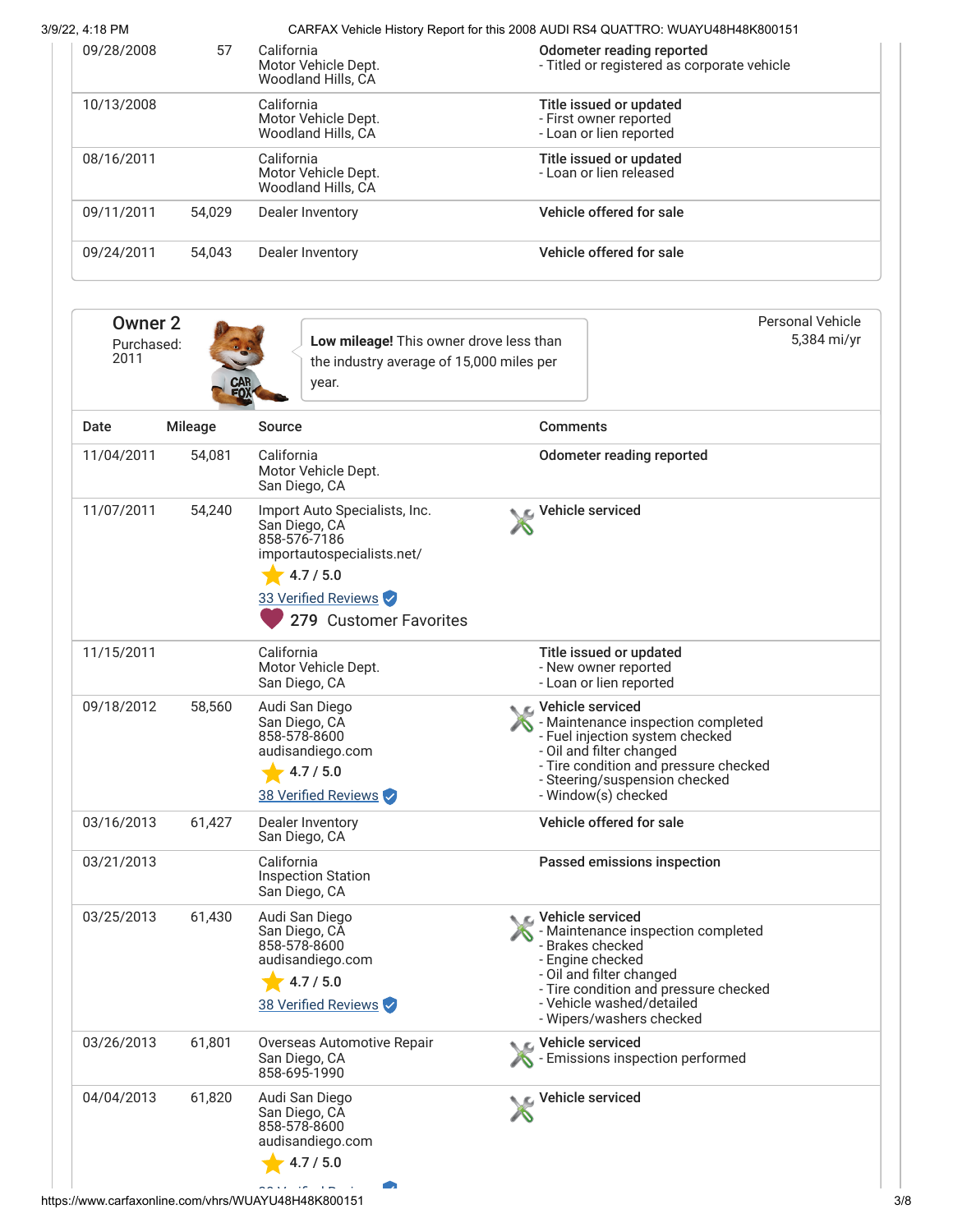| 3/9/22, 4:18 PM |        | 38 Verified Reviews                                                                                                                                                             | CARFAX Vehicle History Report for this 2008 AUDI RS4 QUATTRO: WUAYU48H48K800151                                                                                                                                            |
|-----------------|--------|---------------------------------------------------------------------------------------------------------------------------------------------------------------------------------|----------------------------------------------------------------------------------------------------------------------------------------------------------------------------------------------------------------------------|
| 04/23/2013      | 61,821 | Audi San Diego<br>San Diego, CA<br>858-578-8600<br>audisandiego.com<br>4.7 / 5.0<br>38 Verified Reviews                                                                         | Vehicle serviced                                                                                                                                                                                                           |
| 05/13/2013      | 61,823 | Audi San Diego<br>San Diego, CA<br>858-578-8600<br>audisandiego.com<br>4.7 / 5.0<br>38 Verified Reviews                                                                         | Vehicle serviced                                                                                                                                                                                                           |
| 06/04/2013      | 61,835 | Kuni Westside Infiniti<br>Lynnwood, WA<br>425-563-6600<br>kuniauto.com<br>4.9 / 5.0<br>10 Verified Reviews                                                                      | Vehicle offered for sale                                                                                                                                                                                                   |
| 06/15/2013      |        | Kuni Westside Infiniti<br>Lynnwood, WA<br>425-563-6600<br>kuniauto.com<br>4.9 / 5.0<br>10 Verified Reviews                                                                      | ९ C Vehicle serviced<br>- Pre-delivery inspection completed<br>- Steering/suspension checked<br>- Brakes checked<br>- Tire condition and pressure checked<br>- Body electrical system checked<br>- Vehicle washed/detailed |
| 09/16/2013      | 62,521 | <b>Auto Auction</b>                                                                                                                                                             | Listed as a dealer vehicle<br>- Vehicle sold<br>Millions of used vehicles are bought and<br>sold at auction every year.                                                                                                    |
| 09/19/2013      |        | <b>Beaverton INFINITI</b><br>Portland, OR<br>503-626-8822<br>beavertoninfiniti.com<br>4.7 / 5.0<br>246 Verified Reviews                                                         | Vehicle offered for sale                                                                                                                                                                                                   |
| 09/23/2013      |        | 1,389 Customer Favorites<br><b>Beaverton INFINITI</b><br>Portland, OR<br>503-626-8822<br>beavertoninfiniti.com<br>4.7 / 5.0<br>246 Verified Reviews<br>1,389 Customer Favorites | Vehicle serviced<br>- Pre-delivery inspection completed<br>- Anti-theft/keyless device/alarm installed<br>- Oil and filter changed<br>- Vehicle washed/detailed                                                            |
| 10/01/2013      |        | Oregon<br><b>Inspection Station</b>                                                                                                                                             | Passed emissions inspection                                                                                                                                                                                                |
| 03/04/2014      |        | <b>Beaverton INFINITI</b><br>Portland, OR<br>503-626-8822<br>beavertoninfiniti.com<br>4.7 / 5.0<br>246 Verified Reviews<br>1,389 Customer Favorites                             | Vehicle sold                                                                                                                                                                                                               |
| 03/12/2014      | 62,762 | Audi Wilsonville<br>Wilsonville, OR                                                                                                                                             | Vehicle serviced<br>- Key(s) (re) programmed                                                                                                                                                                               |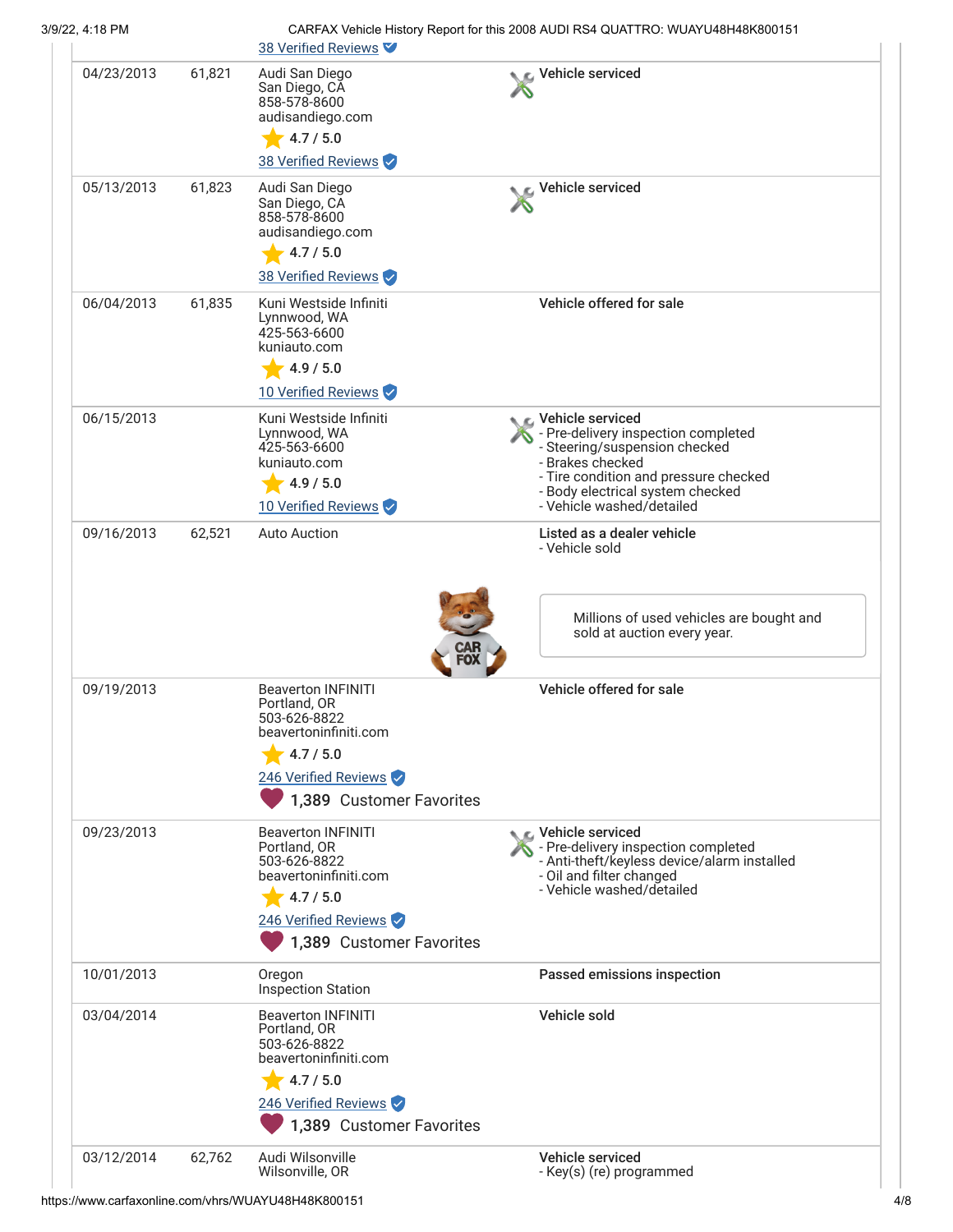$\times$ 

503-254-2834 audiwilsonville.com  $\bigstar$  4.7 / 5.0

23 Verified Reviews

| Owner <sub>3</sub> | Purchased: 2014 |                                                                                                                           | Personal Vehicle                                            |  |
|--------------------|-----------------|---------------------------------------------------------------------------------------------------------------------------|-------------------------------------------------------------|--|
| Date               | Mileage         | Source                                                                                                                    | <b>Comments</b>                                             |  |
| 04/03/2014         |                 | Oregon<br>Motor Vehicle Dept.<br>Tualatin, OR<br>Title #1409321008                                                        | Title issued or updated<br>- New owner reported             |  |
| 04/22/2014         | 63,362          | Audi Wilsonville<br>Wilsonville, OR<br>503-254-2834<br>audiwilsonville.com<br>4.7 / 5.0<br>23 Verified Reviews            | <b>NE</b> Vehicle serviced<br>- Electrical system checked   |  |
| 05/08/2014         |                 | Oregon<br>Motor Vehicle Dept.<br>Tualatin, OR<br>Title #1409321008                                                        | <b>Registration issued or renewed</b>                       |  |
| 06/01/2014         | 63,834          | Dealer Inventory                                                                                                          | Vehicle offered for sale                                    |  |
| 07/15/2014         |                 | <b>Stuttgart Autotech</b><br>Lake Oswego, OR<br>503-635-3098<br>4.7 / 5.0<br>14 Verified Reviews<br>19 Customer Favorites | ⊾ ∈. Vehicle serviced<br>- Maintenance inspection completed |  |

| Owner 4<br>Purchased:<br>2014 | CAR<br>FOX <sup>4</sup> | Low mileage! This owner drove less than<br>the industry average of 15,000 miles per<br>year.                                                                                         |                                                                            | <b>Personal Vehicle</b><br>1,301 mi/yr                                            |
|-------------------------------|-------------------------|--------------------------------------------------------------------------------------------------------------------------------------------------------------------------------------|----------------------------------------------------------------------------|-----------------------------------------------------------------------------------|
| Date                          | <b>Mileage</b>          | Source                                                                                                                                                                               | <b>Comments</b>                                                            |                                                                                   |
| 11/26/2014                    | 64,763                  | Ohio<br>Motor Vehicle Dept.                                                                                                                                                          | Vehicle purchase reported                                                  |                                                                                   |
| 12/30/2014                    | 64,795                  | Byers Imports-Audi Porsche Subaru<br>Volkswagen<br>Columbus, OH<br>614-864-5180<br>byersimports.com<br>4.8 / 5.0<br>1,358 Verified Reviews<br>Customer<br>18,859<br><b>Favorites</b> | C. Vehicle serviced                                                        | - Maintenance inspection completed<br>- Engine/powertrain computer/module checked |
| 01/05/2015                    |                         | Ohio<br>Motor Vehicle Dept.<br>Blacklick, OH<br>Title #2512913749                                                                                                                    | Title issued or updated<br>- New owner reported<br>- Loan or lien reported |                                                                                   |
| 02/07/2015                    |                         | Ohio<br>Motor Vehicle Dept.<br>Blacklick, OH<br>Title #2512913749                                                                                                                    | Registration issued or renewed                                             |                                                                                   |
| 05/23/2015                    | 65,509                  |                                                                                                                                                                                      | Vehicle serviced                                                           |                                                                                   |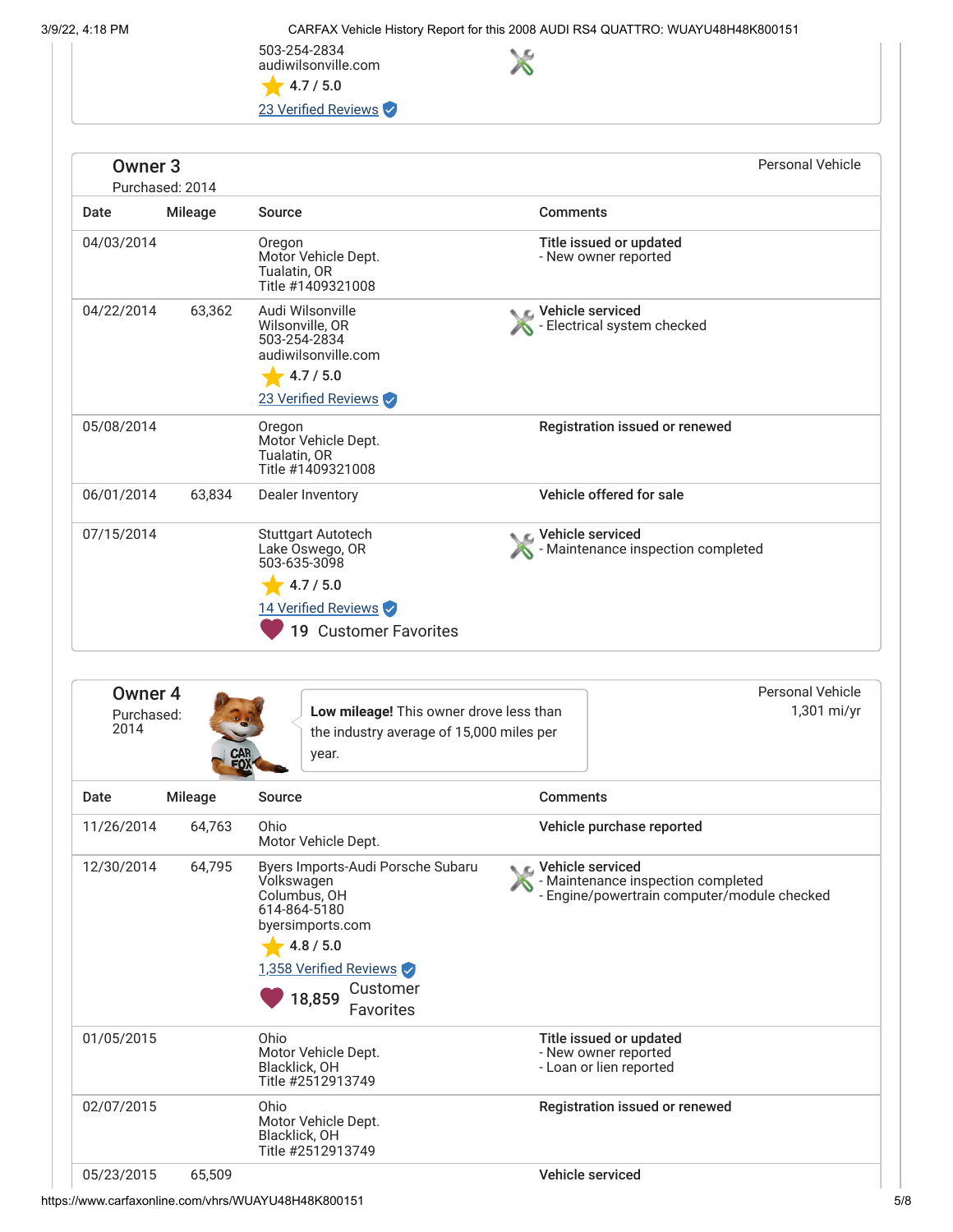| 3/9/22, 4:18 PM |        |                                                                                                                                                                               | CARFAX Vehicle History Report for this 2008 AUDI RS4 QUATTRO: WUAYU48H48K800151                                                        |
|-----------------|--------|-------------------------------------------------------------------------------------------------------------------------------------------------------------------------------|----------------------------------------------------------------------------------------------------------------------------------------|
|                 |        | Byers Imports-Audi Porsche Subaru<br>Volkswagen<br>Columbus, OH<br>614-864-5180<br>byersimports.com<br>4.8 / 5.0<br>1,358 Verified Reviews<br>Customer<br>18,859<br>Favorites | Drivability/performance checked                                                                                                        |
| 03/28/2016      | 67,214 | Byers Imports-Audi Porsche Subaru<br>Volkswagen<br>Columbus, OH<br>614-864-5180<br>byersimports.com<br>4.8 / 5.0<br>1,358 Verified Reviews<br>Customer<br>18,859<br>Favorites | ९ ∟ Vehicle serviced<br>Maintenance inspection completed<br>- Engine electrical system checked                                         |
| 01/12/2017      |        | Ohio<br>Motor Vehicle Dept.<br>Blacklick, OH<br>Title #2512913749                                                                                                             | Registration issued or renewed                                                                                                         |
| 05/06/2017      | 69,923 | Boyd's Tire & Service<br>Blacklick, OH<br>614-755-4300<br>4.9 / 5.0<br>54 Verified Reviews<br>34 Customer Favorites                                                           | Vehicle serviced                                                                                                                       |
| 08/07/2017      | 70,809 | Byers Imports-Audi Porsche Subaru<br>Volkswagen<br>Columbus, OH<br>614-864-5180<br>byersimports.com<br>$-4.8/5.0$<br>1,358 Verified Reviews<br>18,859 Customer<br>Favorites   | ९ ⊾ Vehicle serviced<br>- Maintenance inspection completed<br>- Electrical system checked<br>- Airbag system checked<br>- Trim checked |
| 11/01/2018      | 72,017 | Byers Imports-Audi Porsche Subaru<br>Volkswagen<br>Columbus, OH<br>614-864-5180<br>byersimports.com<br>4.8 / 5.0<br>1,358 Verified Reviews<br>Customer<br>18,859<br>Favorites | C Vehicle serviced<br>- Maintenance inspection completed<br>- Airbag system checked                                                    |
| 01/25/2019      |        | Ohio<br>Motor Vehicle Dept.<br>Galena, OH<br>Title #2512913749                                                                                                                | Registration issued or renewed<br>- Registration updated when owner moved the vehicle<br>to a new location                             |
| 02/09/2020      |        | Ohio<br>Motor Vehicle Dept.<br>Galena, OH<br>Title #2512913749                                                                                                                | Registration issued or renewed                                                                                                         |
| 02/11/2021      |        | Ohio<br>Motor Vehicle Dept.<br>Galena, OH<br>Title #2512913749                                                                                                                | Registration issued or renewed                                                                                                         |
| 09/13/2021      | 73,678 | Byers Imports-Audi Porsche Subaru<br>Volkswagen<br>Columbus, OH                                                                                                               | C Vehicle serviced<br>- Maintenance inspection completed<br>- Battery/charging system checked                                          |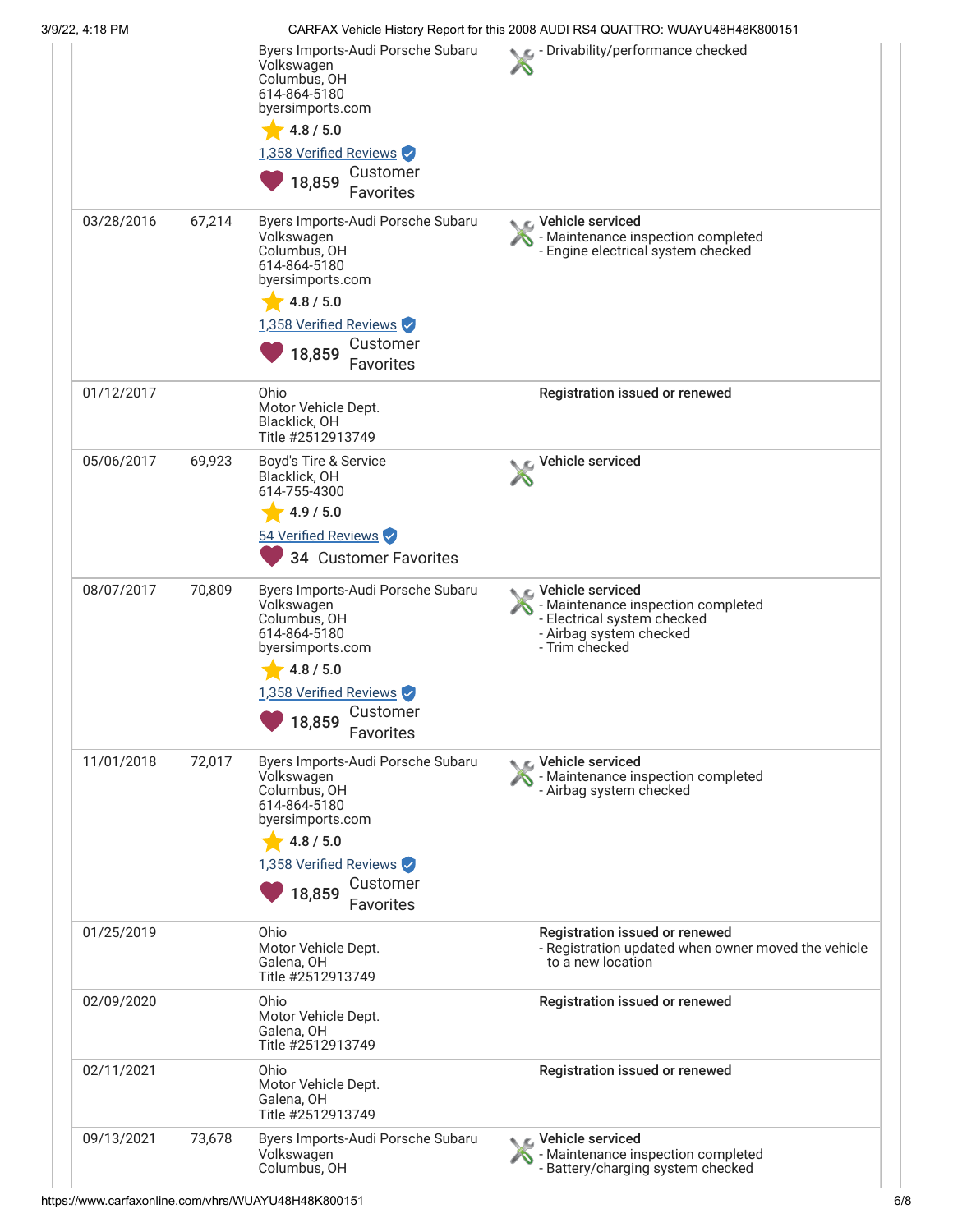| 3/9/22, 4:18 PM |        | 614-864-5180<br>byersimports.com<br>4.8 / 5.0<br>1,358 Verified Reviews<br>Customer<br>18,859                                                                                         | CARFAX Vehicle History Report for this 2008 AUDI RS4 QUATTRO: WUAYU48H48K800151<br>- No-start/hard start condition checked |
|-----------------|--------|---------------------------------------------------------------------------------------------------------------------------------------------------------------------------------------|----------------------------------------------------------------------------------------------------------------------------|
| 10/08/2021      | 73,774 | Favorites<br>Dandini's Volkswagen and Audi<br><b>Repair Services</b><br>Westerville, OH<br>614-571-7025<br>dandinis.com/<br>4.9 / 5.0<br>63 Verified Reviews<br>15 Customer Favorites | ic⊾ Vehicle serviced                                                                                                       |
| 01/17/2022      | 74,063 | Ohio<br>Motor Vehicle Dept.                                                                                                                                                           | Vehicle purchase reported                                                                                                  |
| 01/24/2022      |        | Ohio<br>Motor Vehicle Dept.<br>Dublin, OH<br>Title #3109314425                                                                                                                        | Title issued or updated<br>- Dealer took title of this vehicle while it was in<br>inventory                                |
| 02/28/2022      | 74,064 | <b>Auto Auction</b>                                                                                                                                                                   | Listed as a dealer vehicle<br>- Vehicle sold                                                                               |

Have Questions? Consumers, please visit our Help Center at [www.carfax.com](http://www.carfax.com/help). Dealers or Subscribers, please visit our Help Center at [www.carfaxonline.com.](http://www.carfaxonline.com/)

![](_page_6_Picture_2.jpeg)

## First Owner

When the first owner(s) obtains a title from a Department of Motor Vehicles as proof of ownership.

### New Owner Reported

When a vehicle is sold to a new owner, the Title must be transferred to the new owner(s) at a Department of Motor Vehicles.

#### Ownership History

CARFAX defines an owner as an individual or business that possesses and uses a vehicle. Not all title transactions represent changes in ownership. To provide estimated number of owners, CARFAX proprietary technology analyzes all the events in a vehicle history. Estimated ownership is available for vehicles manufactured after 1991 and titled solely in the US including Puerto Rico. Dealers sometimes opt to take ownership of a vehicle and are required to in the following states: Maine, Massachusetts, New Jersey, Ohio, Oklahoma, Pennsylvania and South Dakota. Please consider this as you review a vehicle's estimated ownership history.

#### Title Issued

A state issues a title to provide a vehicle owner with proof of ownership. Each title has a unique number. Each title or registration record on a CARFAX report does not necessarily indicate a change in ownership. In Canada, a registration and bill of sale are used as proof of ownership.

![](_page_6_Picture_11.jpeg)

![](_page_6_Picture_13.jpeg)

![](_page_6_Picture_14.jpeg)

CARFAX DEPENDS ON ITS SOURCES FOR THE ACCURACY AND RELIABILITY OF ITS INFORMATION. THEREFORE, NO RESPONSIBILITY IS ASSUMED BY CARFAX OR ITS AGENTS FOR ERRORS OR OMISSIONS IN THIS REPORT. CARFAX FURTHER EXPRESSLY DISCLAIMS ALL WARRANTIES, EXPRESS OR IMPLIED, INCLUDING ANY IMPLIED WARRANTIES OF MERCHANTABILITY OR FITNESS FOR A PARTICULAR PURPOSE.

© 2022 CARFAX, Inc., a unit of IHS Markit Ltd. All rights reserved. 3/9/22 3:16:32 PM (CST)